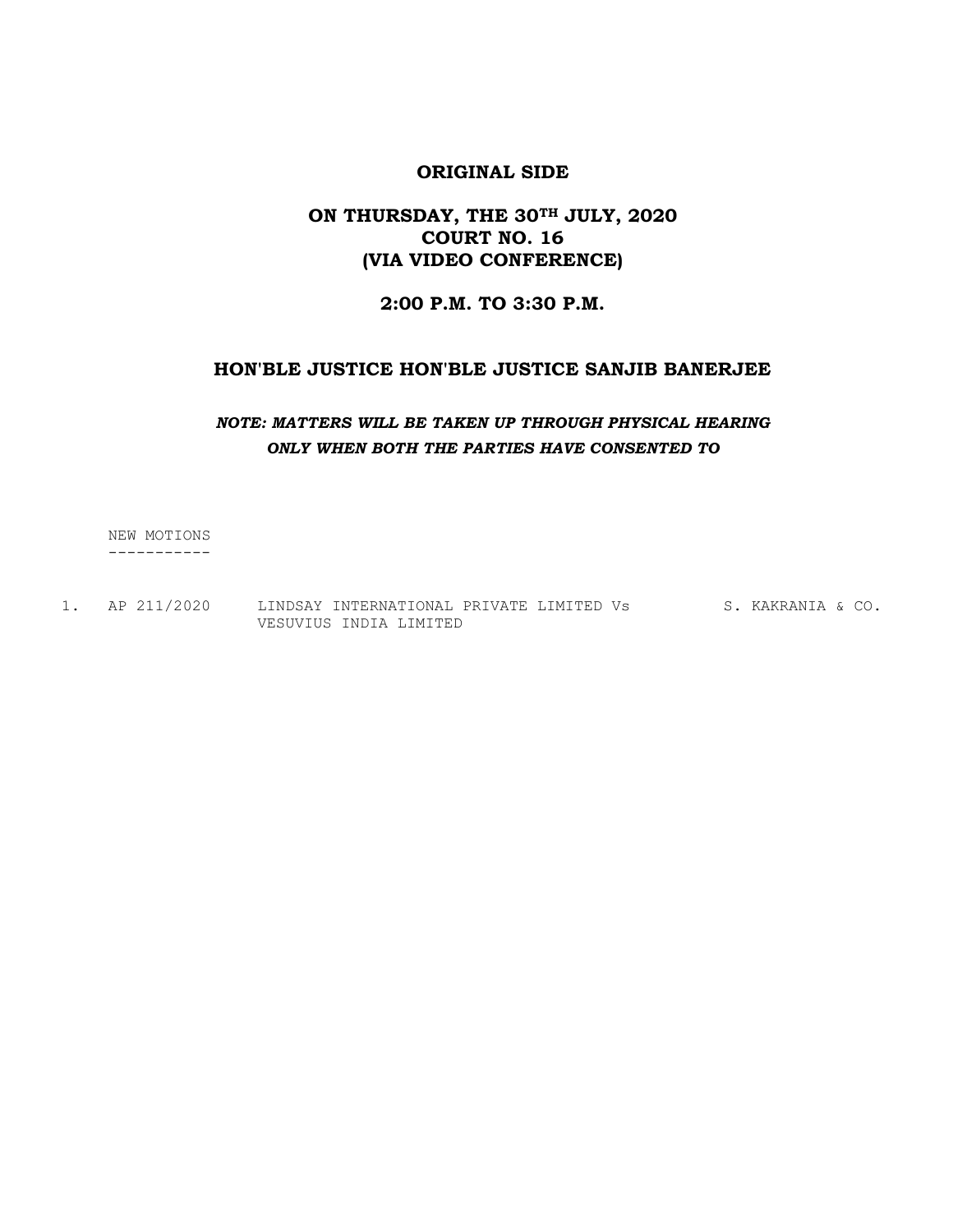#### ON THURSDAY, THE 30TH JULY, 2020 COURT NO. 8 (VIA VIDEO CONFERENCE)

2:00 P.M. TO 3:30 P.M.

# HON'BLE JUSTICE SOUMEN SEN 2:00 P.M. TO 3:30 P.M.

# NOTE: MATTERS WILL BE TAKEN UP THROUGH PHYSICAL HEARING ONLY WHEN BOTH THE PARTIES HAVE CONSENTED TO

COURT APPLICATIONS UNDER ART.226

--------------------------------

1. WP 206/2020 SURESH KUMAR PATNI & ORS Vs M/S KHAITAN & CO PUNJAB NATIONAL BANK & ANR

NEW MOTIONS

-----------

2. GA 820/2020 LINDSAY INTERNATIONAL PRIVATE LIMITED & ORS. S KAKRANIA & CO Vs LAXMI NIWAS MITTAL & ORS.

WITH

CS 2/2017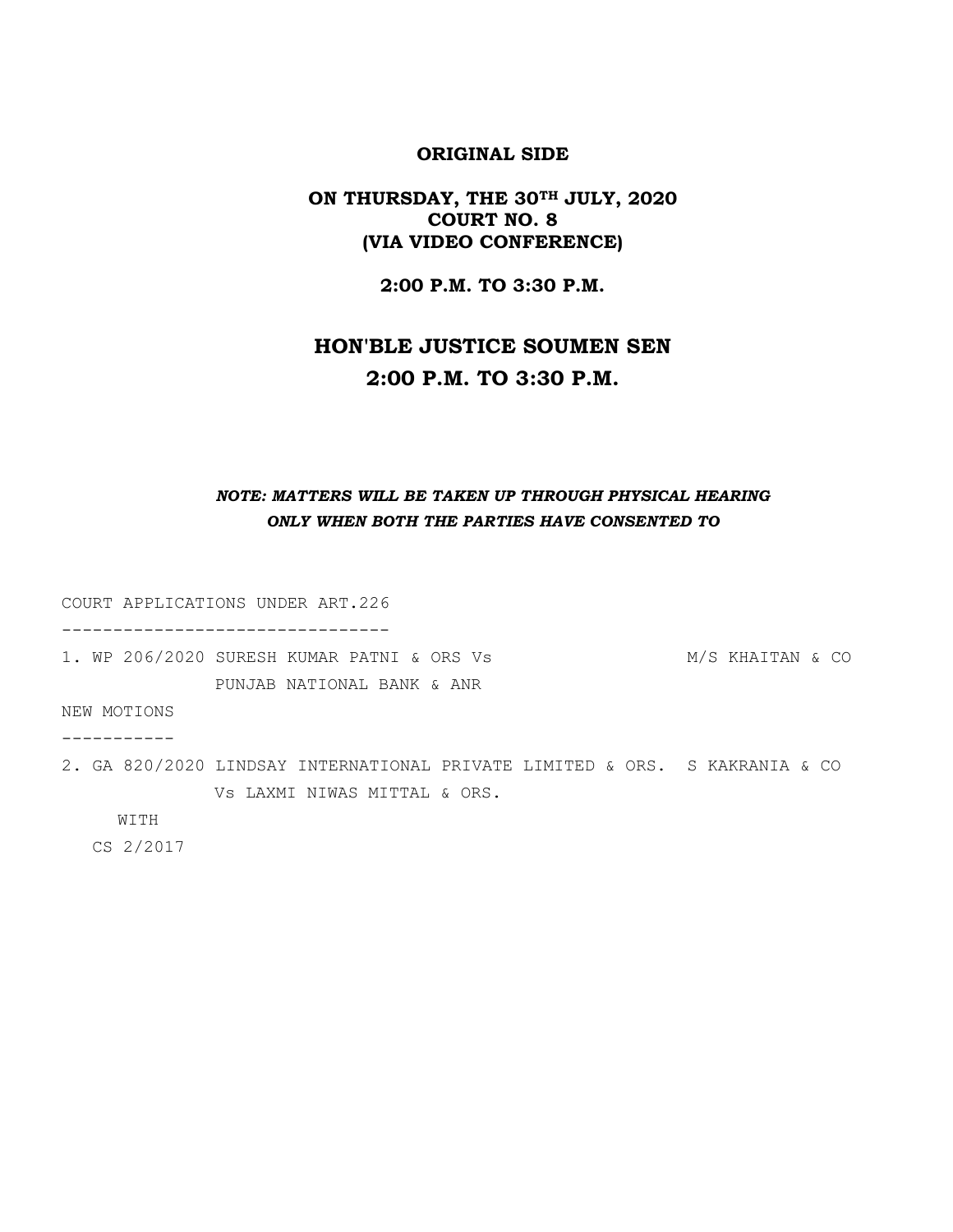#### ON THURSDAY, THE 30TH JULY, 2020 COURT NO. 13 (VIA VIDEO CONFERENCE)

#### 2:00 P.M. TO 3:30 P.M.

#### HON'BLE JUSTICE SAHIDULLAH MUNSHI

#### NOTE: MATTERS WILL BE TAKEN UP THROUGH PHYSICAL HEARING ONLY WHEN BOTH THE PARTIES HAVE CONSENTED TO

FOR HEARING

-----------

1. GA 1735/2019 IN THE GOODS OF : PRIYAMVADA DEVI BIRLA (DEC) -AND- Vs FOX & MONDAL GA 1845/2019 HARSH VARDHAN LODHA & ORS. -VS- AJAY KUMAR NEWAR & ORS.KHAITAN & CO. WITH GA 1761/2019 GA 1786/2019 GA 2007/2019

TS 6/2004

 NEW APPLICATIONS ----------------

2. GA 831/2020 IN THE GOODS OF : PRIYAMVADA DEVI BIRLA (DEC) -AND- VsRAJIV KUMAR HARSH VARDHAN LODHA & ORS. -VS- AJAY KUMAR NEWAR & ORS.

WITH

| GA 832/2020 |
|-------------|
| GA 833/2020 |
| GA 834/2020 |
| GA 842/2020 |
| GA 843/2020 |
| GA 844/2020 |
| CC 18/2020  |
| CC 19/2020  |
| CC 20/2020  |
| TS 6/2004   |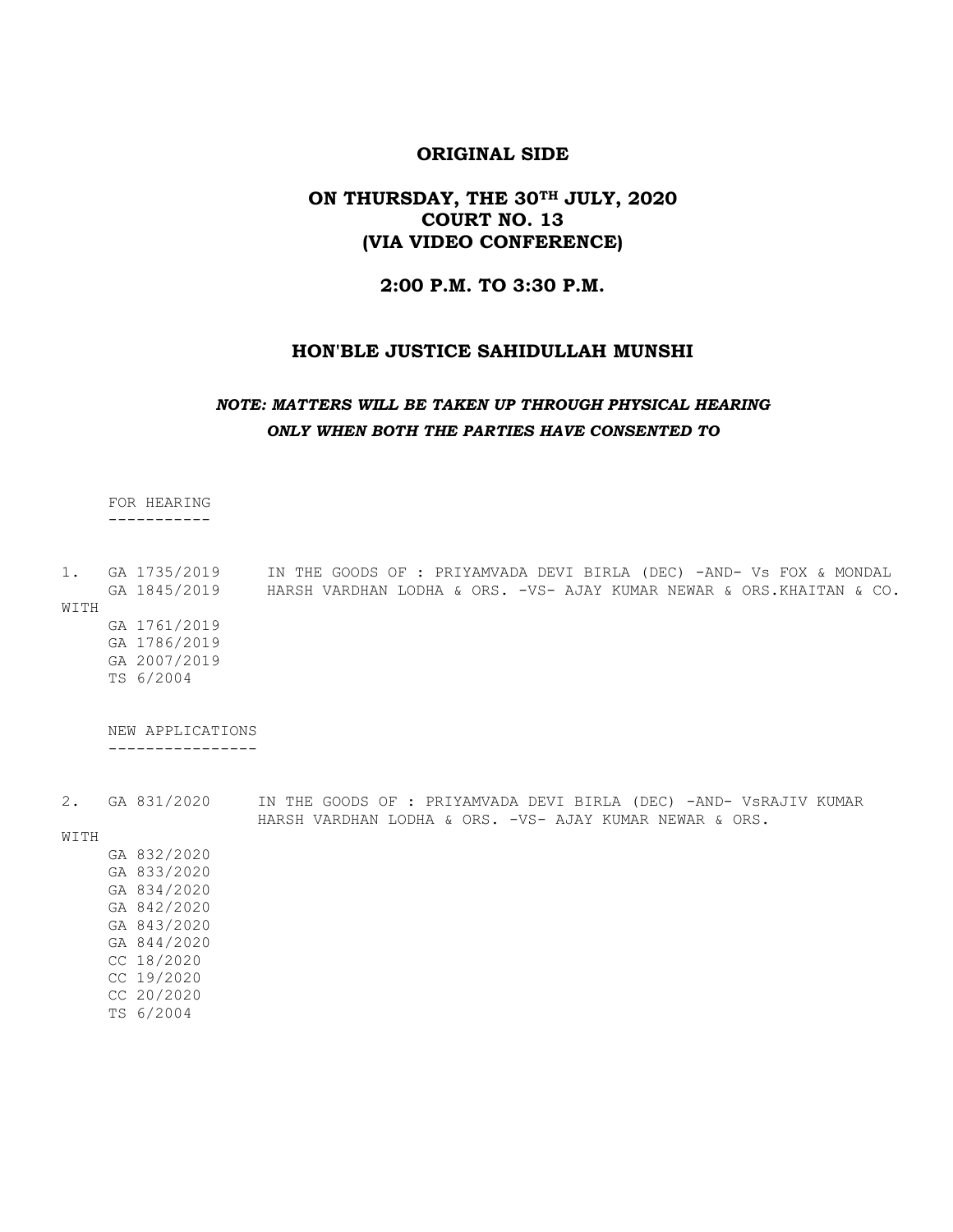# ON THURSDAY, THE 30TH JULY, 2020 COURT NO. 11 (VIA VIDEO CONFERENCE)

#### 2:00 P.M. TO 3:30 P.M.

#### HON'BLE JUSTICE MOUSHUMI BHATTACHARYA

#### NOTE: MATTERS WILL BE TAKEN UP THROUGH PHYSICAL HEARING ONLY WHEN BOTH THE PARTIES HAVE CONSENTED TO

NEW MOTIONS

-----------

| 1. AP 206/2020<br>KHAITAN & CO<br>IL AND FS FINANCIAL LTD | FOR HEARING |                           |  |
|-----------------------------------------------------------|-------------|---------------------------|--|
|                                                           |             | ADITYA KHAITAN AND ORS Vs |  |

- 2. AP 590/2011 THE BOARD OF TRUSTEES FOR THE PORT OF KOLKATA Vs ASHOK KUMAR JENA ABG KOLKAA CONTAINER TERMINAL PRIVATE LIMITED
- 3. AP 115/2016 WHIRLPOOL OF INDIA LTD Vs **KHAITAN** & CO MD ENTERPRISE
- 4. AP 781/2018 LILY INDIA PRIVATE LIMITED Vs SINGHVI & CO. DOLLAR INDUSTRIES LIMITED & ANR.